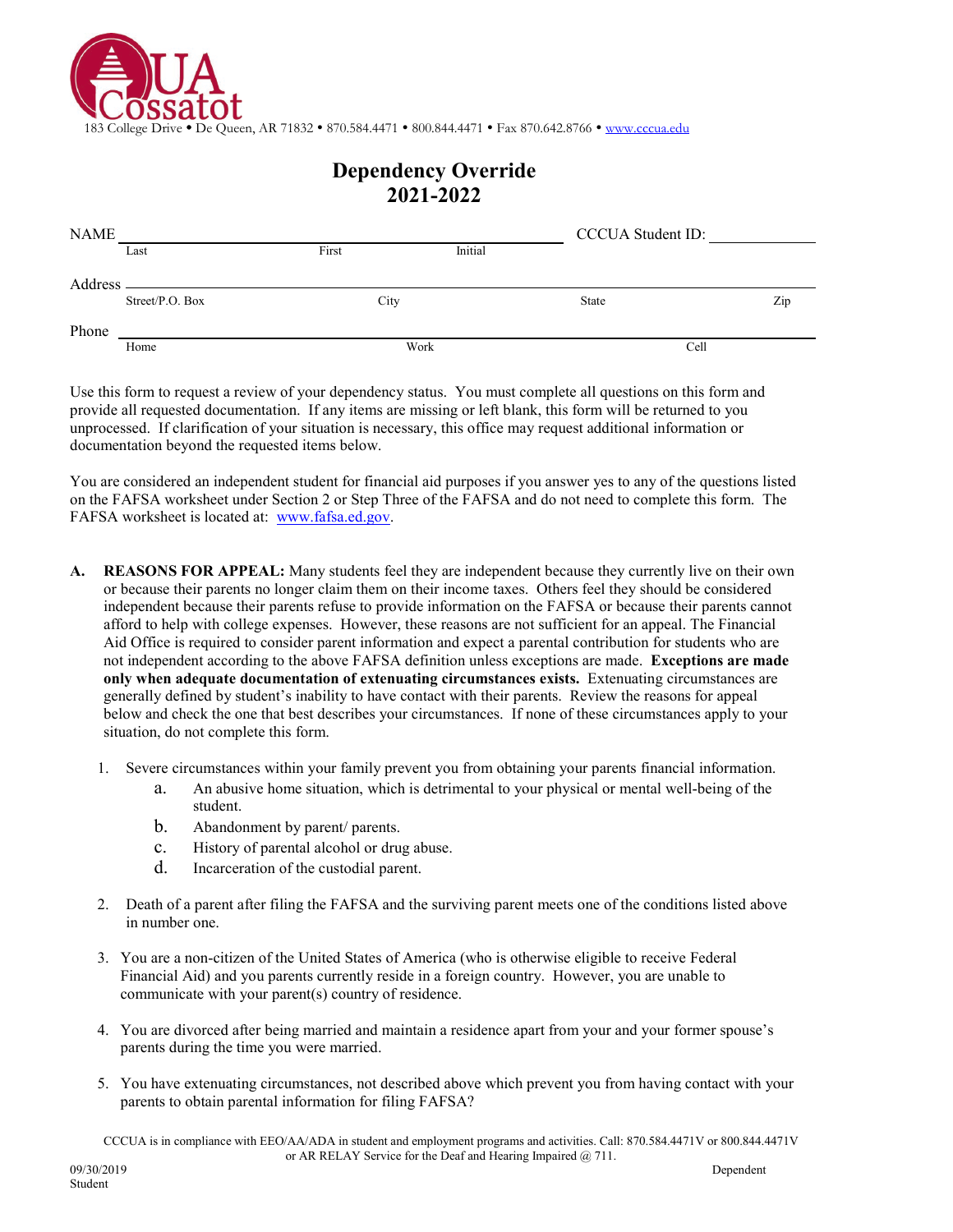

183 College Drive • De Queen, AR 71832 • 870.584.4471 • 800.844.4471 • Fax 870.642.8766 • [www.cccua.edu](http://www.cccua.edu/)

- B. **PERSONAL STATEMENT AND DOCUMENTATION**: Attach a written personal statement (preferably typed) that completely and explicitly explains the basis of your appeal. Please note that your statement will be used only to determine if a dependency exception should be made and the information will be held in strict confidence. Make sure your statement is signed and dated. Attach at least two acceptable sources of documentation, which verify all the facts of your appeal. Acceptable sources of documentation are listed below according to the reason for your appeal.
	- 1. **If you checked reason #1, provide two or more of the following acceptable sources.**
		- a. Signed statements from two adult professionals who are not family members, which verify the family circumstances described in your personal statement. Letters must be signed originals on agency letterhead with the professional title. Personal references, which do not represent an agency opinion, must be notarized. (Adult professionals include, clergy members, attorneys, school guidance counselors, medical doctors, mental health professionals, teachers, professors, law enforcement officers, professional staff of Children and Family Services, Public Assistance Department, and officers of the court. )
	- 2. **If you checked reason #2, provide two or more of the above sources and a photocopy of your parent's death certificate or newspaper obituary.**
		- a. If your last name is different from your parent's, please provide documentation that proves your relationship.

#### 3. **If you checked reason #3, provide the following sources.**

a. Signed statement from the embassy or consulate of the country in which your parents live, which clearly states that policies of the country or of the United States of America which prevent mail and funds to be readily transferred between residents of the U.S. and their country. If and official government statement is not readily available, a similar statement from a refugee organization on their letterhead is acceptable. In addition, a notarized statement from your sponsors (if applicable) or a family member verifying the level and type of support you received from family, friends, or sponsors.

#### 4. **If you checked reason #4, provide all of the following sources.**

- a. Complete copies of your divorce decree, current federal tax returns (1040, 1040A, 1040EZ, 1040TEL) and W-2 forms.
- C. **MONTHLY EXPENSES AND INCOME WORKSHEET**: Complete both.
	- 1. **CURRENT EXPENSES** Estimate your current monthly expenses below and how they are covered. Types of expenses are listed in the first column. Enter your estimate of monthly amounts on the second column. In the third column, give the names and the relationship of the person who pays the expenses or provides the item for you. If you pay the cost, enter "Self" in the third column.

| <b>EXPENSES</b>  | <b>MONTHLY COST</b> | <b>WHO PAYS OR PROVIDES IT</b> |
|------------------|---------------------|--------------------------------|
| Housing          |                     |                                |
| <b>Utilities</b> |                     |                                |
| Food             |                     |                                |
| Clothing         |                     |                                |
| Transportation   |                     |                                |
| Medical          |                     |                                |
| Personal         | Φ                   |                                |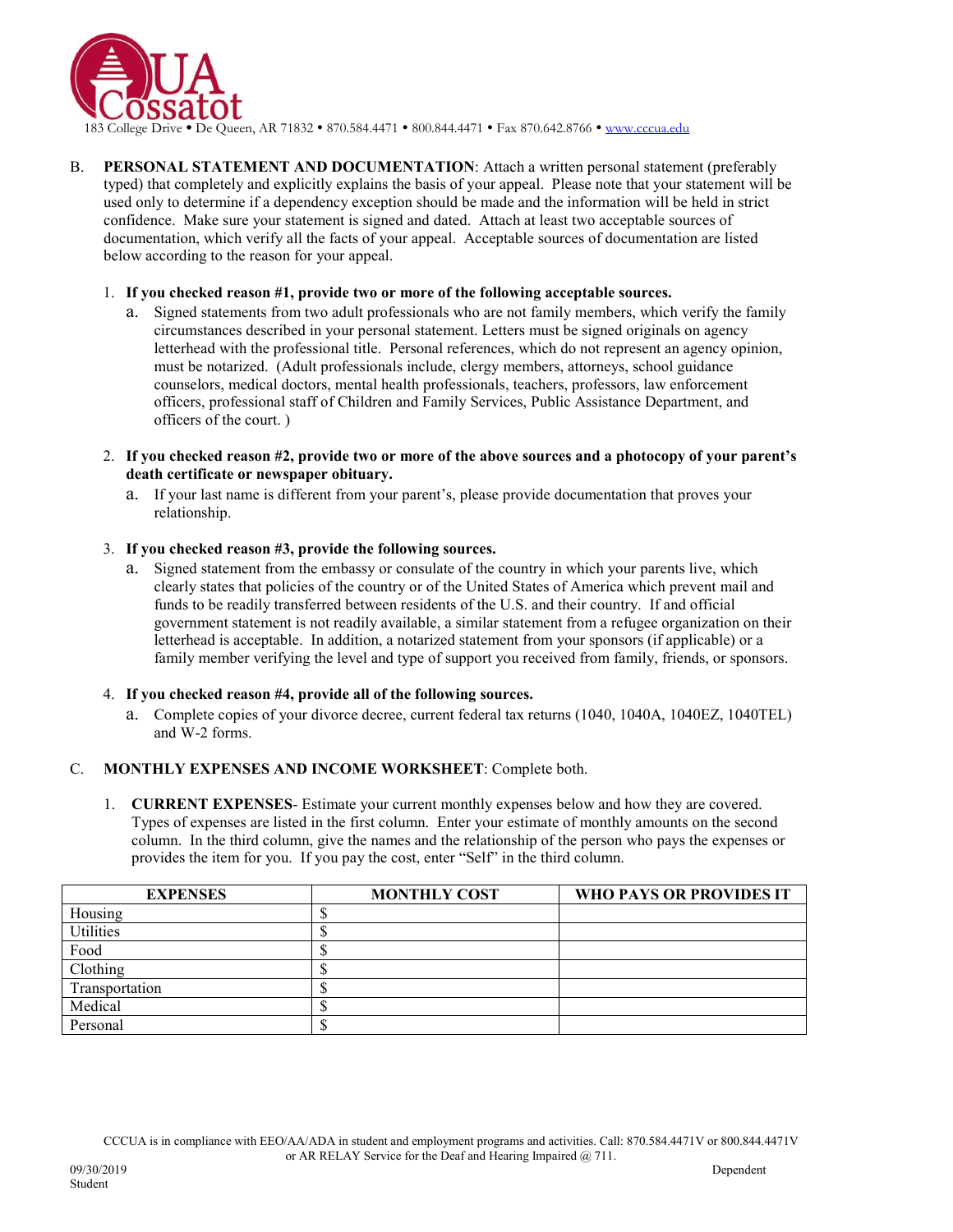

2. **CURRENT INCOME** – Describe your average monthly income and identify the source by name (example: Self-Employed, Burger King, Pilgrims).

| <b>INCOME</b>  | <b>MONTHLY INCOME</b> | <b>SOURCES</b> |
|----------------|-----------------------|----------------|
| Wages          |                       |                |
| Interest       |                       |                |
| Dividends      |                       |                |
| Untaxed Income |                       |                |
| Cash Support   |                       |                |
| Other          |                       |                |

- D. **ADDITIONAL INFORMATION:** Answer all questions below.
	- 1. In what year were you last claimed by your parent's, as a dependent on a federal tax return? Year
	- 2. When did you last live with your parent's? Month and  $Year.$

\_\_\_\_\_\_\_\_\_\_\_\_\_\_\_\_\_\_\_\_\_\_\_\_\_\_

- 3. When did you last receive financial support from you parents? Month and Year.
- 4. Are you included as a dependent under your parents' medical plan? **Yes** No If **yes**, give the name and address of the medical insurer.

| Address |                                                                                                                                        |     |  |
|---------|----------------------------------------------------------------------------------------------------------------------------------------|-----|--|
| City    | State                                                                                                                                  | Zip |  |
|         |                                                                                                                                        |     |  |
|         | Do you own or have the use of an automobile while attending CCCUA? Yes No<br>If yes, give the name and address of the registered owner |     |  |
| Name    |                                                                                                                                        |     |  |
| Address |                                                                                                                                        |     |  |

- If **yes**, attach a completed, signed copy.
- E. **STUDENT CERTIFICATION**: Read carefully before you sign.

I hereby certify that all information contained in this appeal for independent status, including my personal statement and other documentation, is true and complete to the best of my knowledge. I swear or affirm that I have not knowingly or intentionally provided any false statements or fraudulent documentation. I understand that if I am found to have knowingly or intentionally given false or fraudulent statement and/or documentation, my appeal will be denied and my eligibility for Federal and State student aid jeopardized.